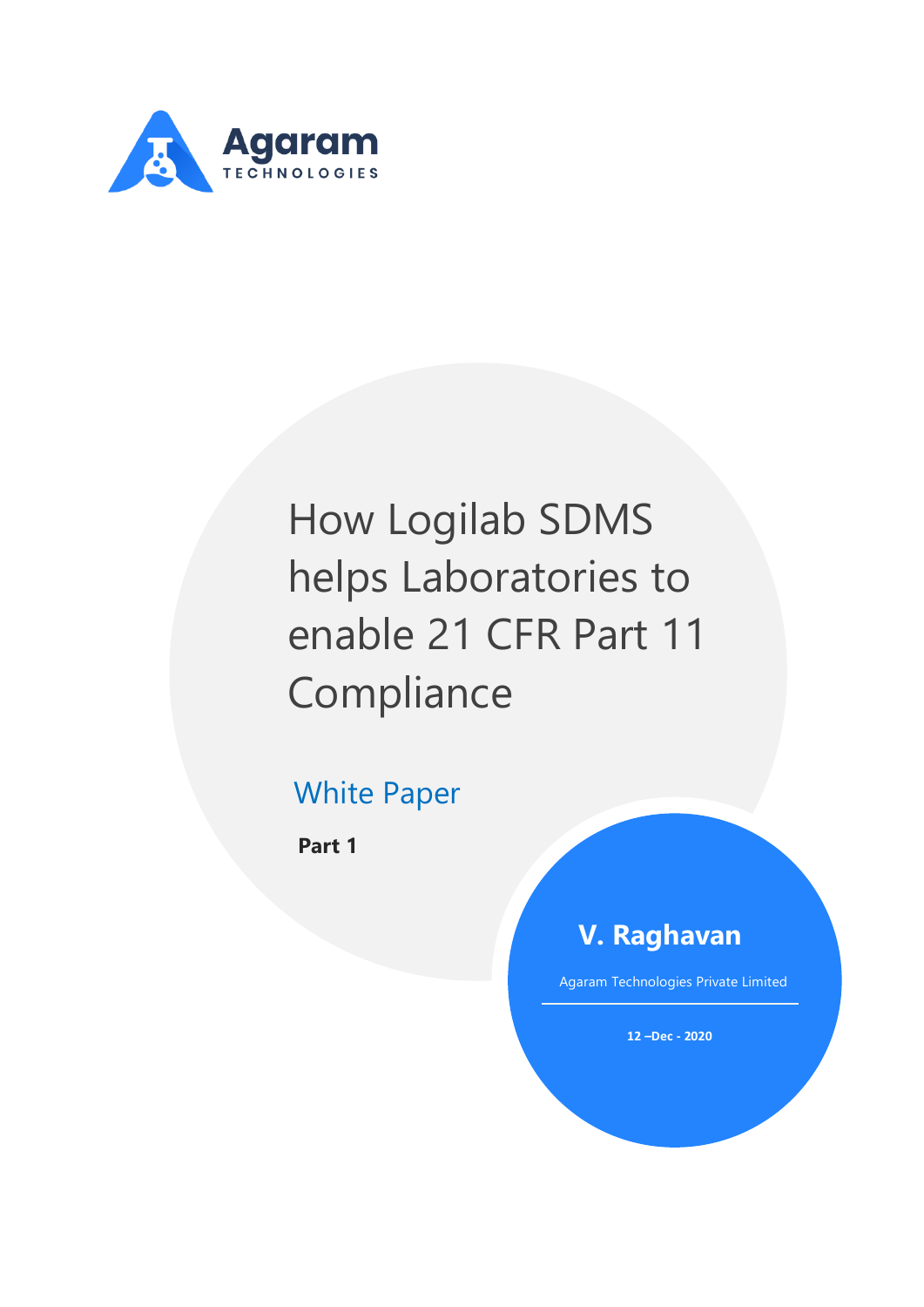

### **TABLE OF CONTENTS**

| $\mathbf{1}$ . |  |
|----------------|--|
| 2.             |  |
| 3.             |  |
| 4.             |  |
| 5 <sub>1</sub> |  |
| 6.             |  |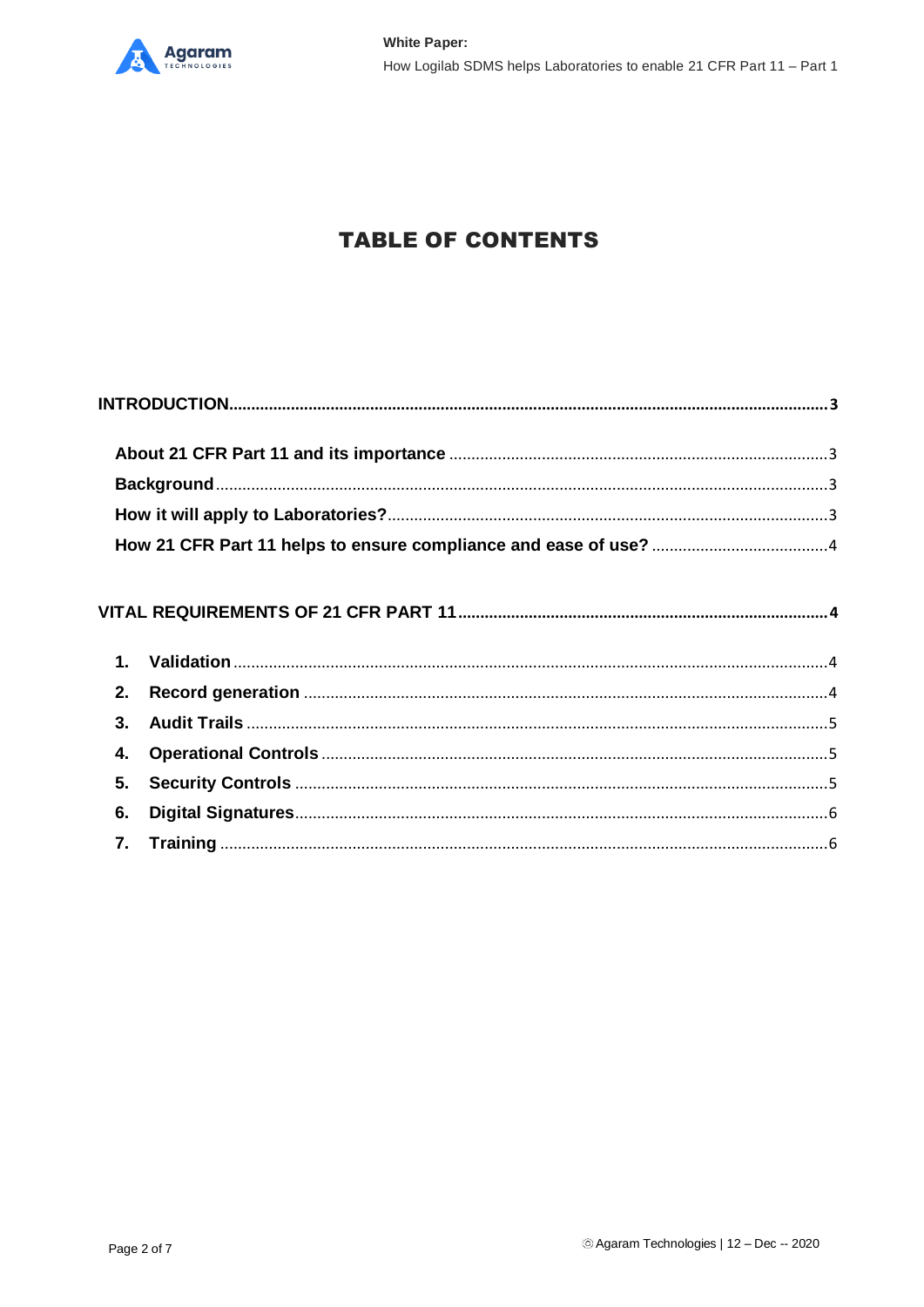

## <span id="page-2-0"></span>**INTRODUCTION**

### <span id="page-2-1"></span>**About 21 CFR Part 11 and its importance**

Title 21 CFR Part 11 is the part of Title 21 of the Code of Federal Regulations that establishes the United States Food and Drug Administration (FDA) regulations on electronic records and electronic signatures (ERES).

Part 11 sets out how a company operating in the US can use electronic quality records and digital signatures in place of paper-based documentation and 'wet signatures' in such a way that complies with FDA regulations.

21 CFR Part 11 provides an opportunity for medical device companies to reap the organizational benefits of paperless record-keeping systems. It also helps the FDA ensure that when medical device companies use electronic record-keeping systems, that document security and authenticity are adequately maintained.

### <span id="page-2-2"></span>**Background**

After part 11 became effective in August 1997, there have been various iterations of Part 11 released over the years to keep up with changes in technology.

It exists, fundamentally, as a regulatory response to security concerns about managing the distribution, storage and retrieval of records by pharmaceutical, biopharmaceutical, and medical devices manufacturers in the digital age. But it was also intended to address the huge cost to these companies of maintaining paper-based filing systems to satisfy the regulator. A key objective of the regulation was ultimately to allow these firms to shift to virtualised systems.

#### <span id="page-2-3"></span>**How it will apply to Laboratories?**

Any food or drug manufacturer releasing a product in the US who believes they will not be subject to the regulation because their 'master copies' of documentation are all in paper form, are probably mistaken. If the laboratories developing the products store or have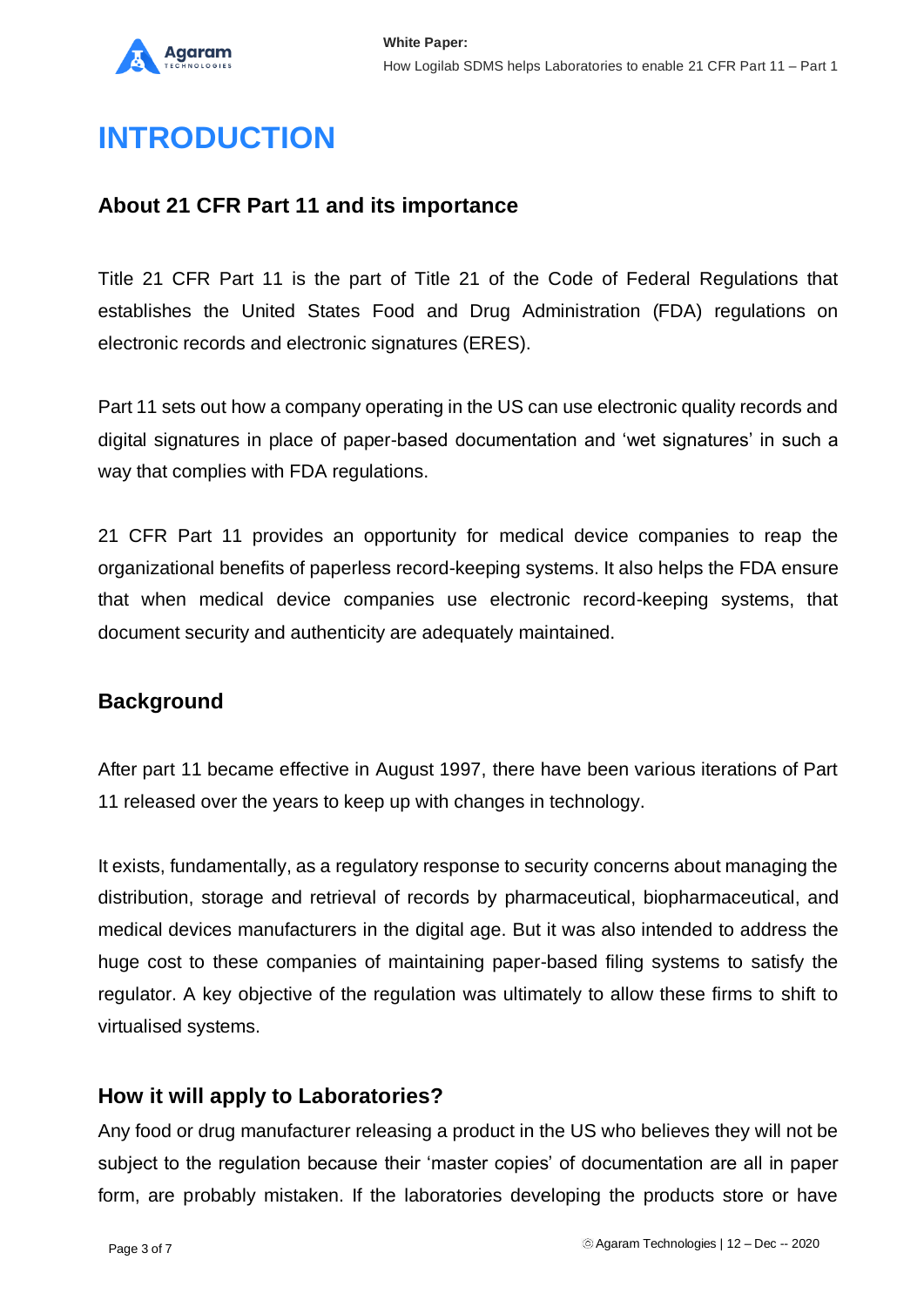

uploaded any of documents onto any computer system, it is almost certain the regulations will apply to them.

### <span id="page-3-0"></span>**How 21 CFR Part 11 helps to ensure compliance and ease of use?**

It is very clear that Part 11 is really there to make life easier for the labs and manufacturers - showing the ways that they can streamline business processes by creating a compliant and paperless Electronic Data Management System (eDMS).

But, allowing for virtualisation in such a highly regulated sector necessarily means the compliance bar for the eDMS (electronic data management system) that is chosen to deploy is set very high.

### <span id="page-3-1"></span>**VITAL REQUIREMENTS OF 21 CFR PART 11**

#### <span id="page-3-2"></span>**1. Validation**

*"Validation of systems to ensure accuracy, reliability, [and] consistent intended performance"*

In other words - how all elements of system that are supposed to work must be formally defined, then develop scripts and test routines to validate it is functioning as it should. Although it can feel burdensome, the process of validating eDMS should give reassurance on the security of your data and audit logs, as well as increasing the integrity of the record keeping.

#### <span id="page-3-3"></span>**2. Record generation**

Part 11 stipulates that the eDMS must have an indexing and search functionality, so that records can be found quickly and easily (by lab analyst or an inspector).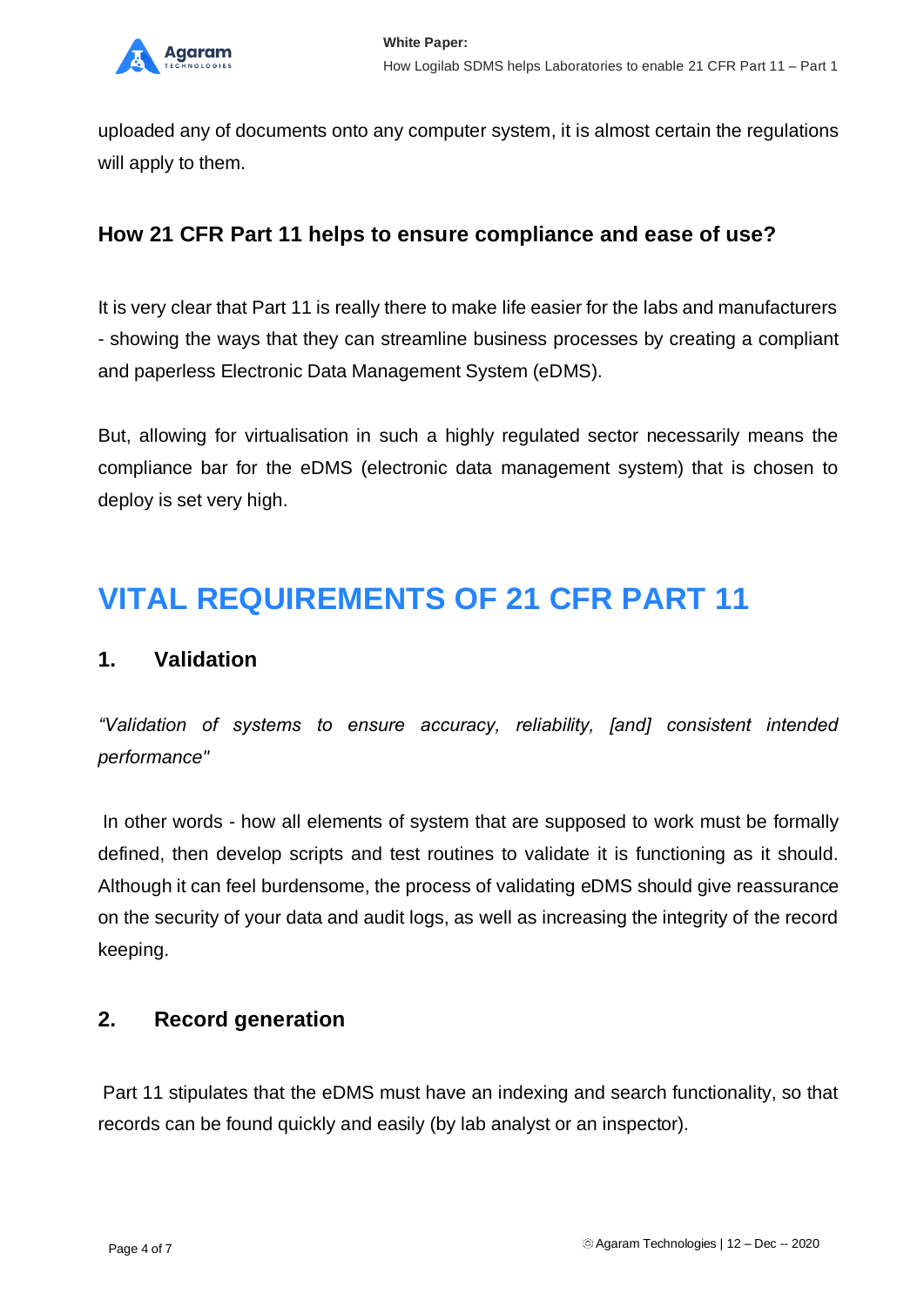

A good proprietary eDMS will have just this kind of search function with search results showing all document changes and iterations, indicating what is a 'final version', as well displaying the digital signatures of any approval they were subject to.

### <span id="page-4-0"></span>**3. Audit Trails**

*"Use of secure, computer-generated, time-stamped audit trails to independently record the date and time of operator entries and actions that create, modify, or delete electronic records."*

A good QA function ensures that the development of all the processes are well documented, traceable to a specific originator and have an associated audit history. This audit history should be automatically generated and should not be modifiable.

### <span id="page-4-1"></span>**4. Operational Controls**

A sophisticated eDMS will allow for quality procedures to be monitored and controlled by 'phase gating'. This will ensure documents are reviewed by specified individuals and that they meet certain requirements before they are signed off and a contingent phase begun.

The right eDMS solution will offer a readily accessible Business Process Map for FDA inspectors to examine and easily understand those procedures for themselves

### <span id="page-4-2"></span>**5. Security Controls**

*Entry to a system should be controlled by unique log in and password for every user.*

The eDMS should have the ability to specify the number of people who can alter certain documents, tracking each version of the file, as well as identifying those who have altered it in the past. Final records should be read only.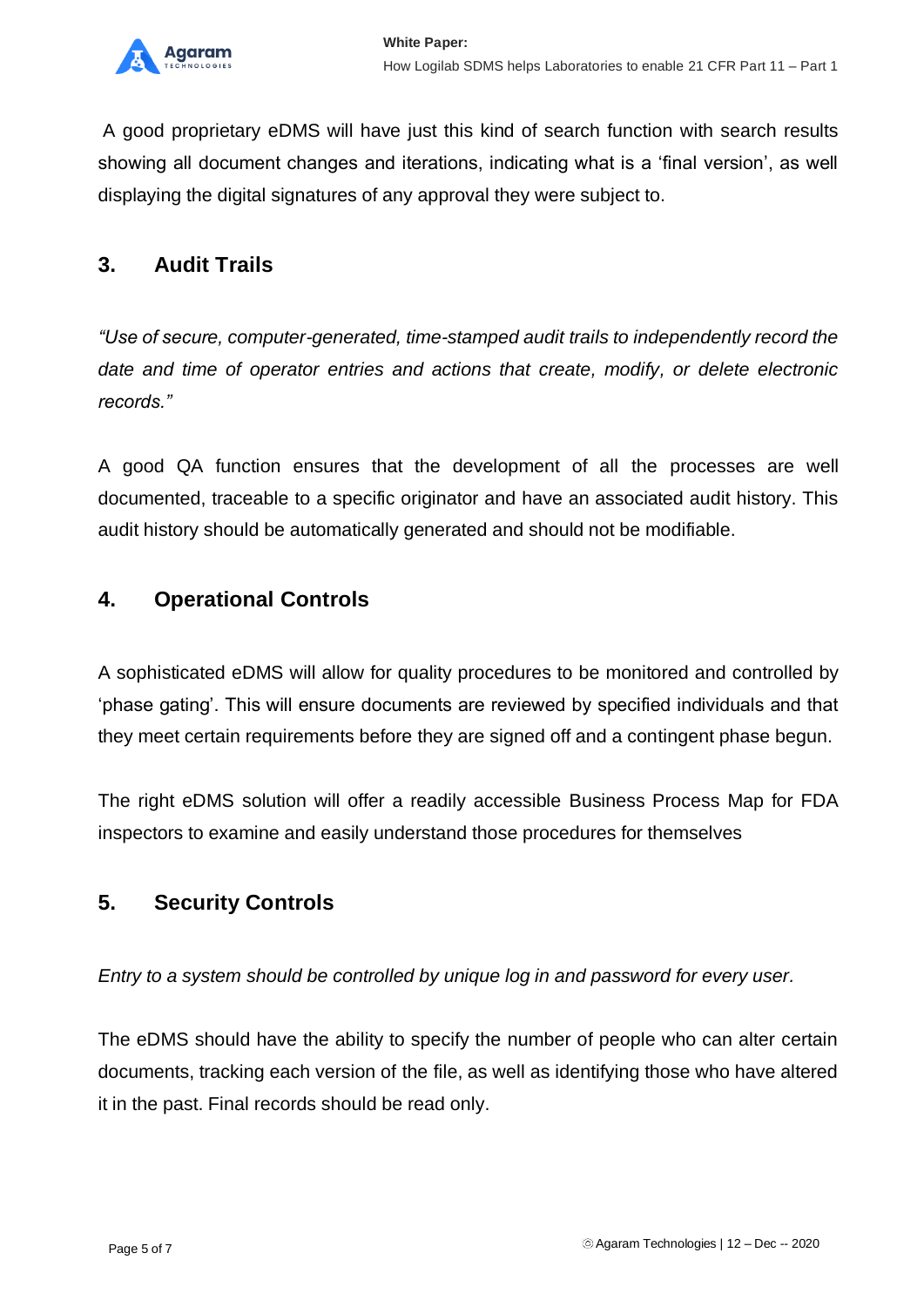

### <span id="page-5-0"></span>**6. Digital Signatures**

The requirements for the use of digital signatures are clearly mapped out in Part 11

Part 11 reminds us of their specific definition, (one that sets them apart from other kinds of e-signature), where a recognised Certification Authority acts as a notary to verify the identity of a signer.

*"A digital signature is an electronic signature based upon cryptographic methods of originator authentication, computed by using a set of rules and a set of parameters such that the identity of the signer and the integrity of the data can be verified." (FDA CFR Part 11)*

The FDA allows digital signatures to be used in place of 'wet signatures' on paper documents so that business activities can be streamlined and virtualised. In order to be compliant, they must Include the printed name of the signer, the date/time the signature was applied, and the 'meaning' or intention of the electronic signature.

A good eDMS will give an administrator complete visibility and control over the use of these signatures across their systems. They should be able to create and cancel signature requests as well as setting the locations where signatures can be used to guard against fraud.

#### <span id="page-5-1"></span>**7. Training**

Part 11 dictates that all system users have the necessary training to perform their assigned tasks and projects. An eDMS can itself assist with these requirements by accepting conditions upon signing into the system or procedurally by documenting this responsibility as part of training

For medical device developers who are seeking to enter the competitive and lucrative US market, it makes sense to find an eDMS specifically developed to deal with those regulatory challenges. It will certainly help to make the complex process of compliance less hellish.